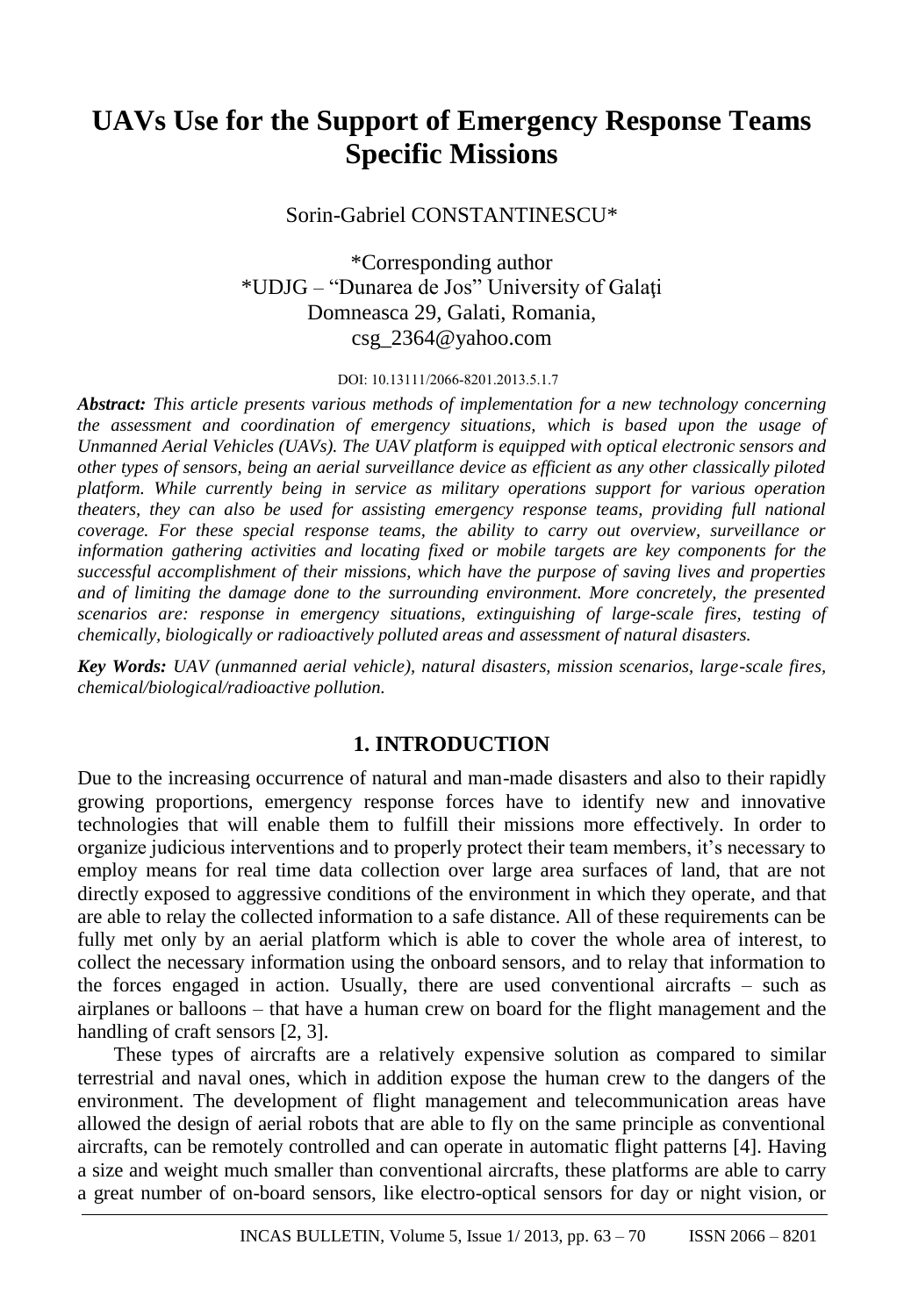sensors used for determining environmental characteristics (concentration of various gases, detection of biological agents or radioactive material, etc), that can collect data for on-board storage or for real-time transmission to the ground station.

By comparison with conventional aircrafts, these platforms have been named Unmanned Aircrafts (UAV). Having miniaturized on-board devices, which has led to a considerable reduction of their weight and size, they can stay airborne for much longer than real-scale planes due to their lower energy consumption. Because of their low operating and acquisition costs, the elimination of potential danger for the human operator, and the ability to collect information over large areas and make them available shortly after the occurrence of the event, the UAV can be used as support for emergency forces, when they are engaged in high risk large-scale hazardous activities [2, 3, 5].

#### **2. POSSIBLE MISSIONS**

#### **2.1 Emergency situation response**

**Summary:** After floods, dam breaks, landslides, storms, avalanches, heavy snowfalls, industrial accidents, nuclear reactor damage, the access in the affected area can no longer be made using the usual roads, which are destroyed or blocked on long distances, therefore any human presence could be dangerous. The only method of gathering information from the affected area is therefore the air observation by satellite, airplane or helicopter. The usage of these means of observation is costly and life-threatening for the human crew.

The cheaper and risk free alternative is the UAV platform. This platform can stay airborne for a long period of time over the affected area, entering safely in areas that are polluted with chemicals released in the air from a chemical or nuclear accident. Real-time aerial footage is available on the ground for the response teams that analyze them with experts in various fields of science in order to assess the risks and determine intervention scenarios which limit damage and reduce any threats to population and infrastructure in the area.

Also, the interventions can by monitored from above in order to achieve a better team coordination on the ground, and to have advance warning of any risks that may emerge during the development of the intervention. Any population that has taken refuge in a safer place and needs to be evacuated can be more easily detected and localized from the sky.

In case of accidents or damage to industrial or nuclear plants, the situation assessment can be performed without any need of human presence in the area. The UAV platforms may also have on-board sensors for determining the concentration of chemical agents in the air, or the intensity of the radiation, allowing the drawing of a map with risk area, based on which routes for the emergency teams will be established.

The UAV can keep under surveillance for a long time a dam that may break at any time and endanger the lives of the population. Airborne imaging of a river basin can be taken consecutively at a certain interval, allowing the speed and direction of a flood to be determined by comparison of the imaging, thus ensuring a timely decision of evacuation for a certain area.

Most UAV flights would take place in difficult weather conditions, during a long-term mission that targets the surveillance of large areas of ground.

**Purpose:** Overseeing the development of natural phenomenon. Determining the location of endangered people. Detecting threats to critical infrastructure.

**Objectives:** Protection of life. Protection of national economy.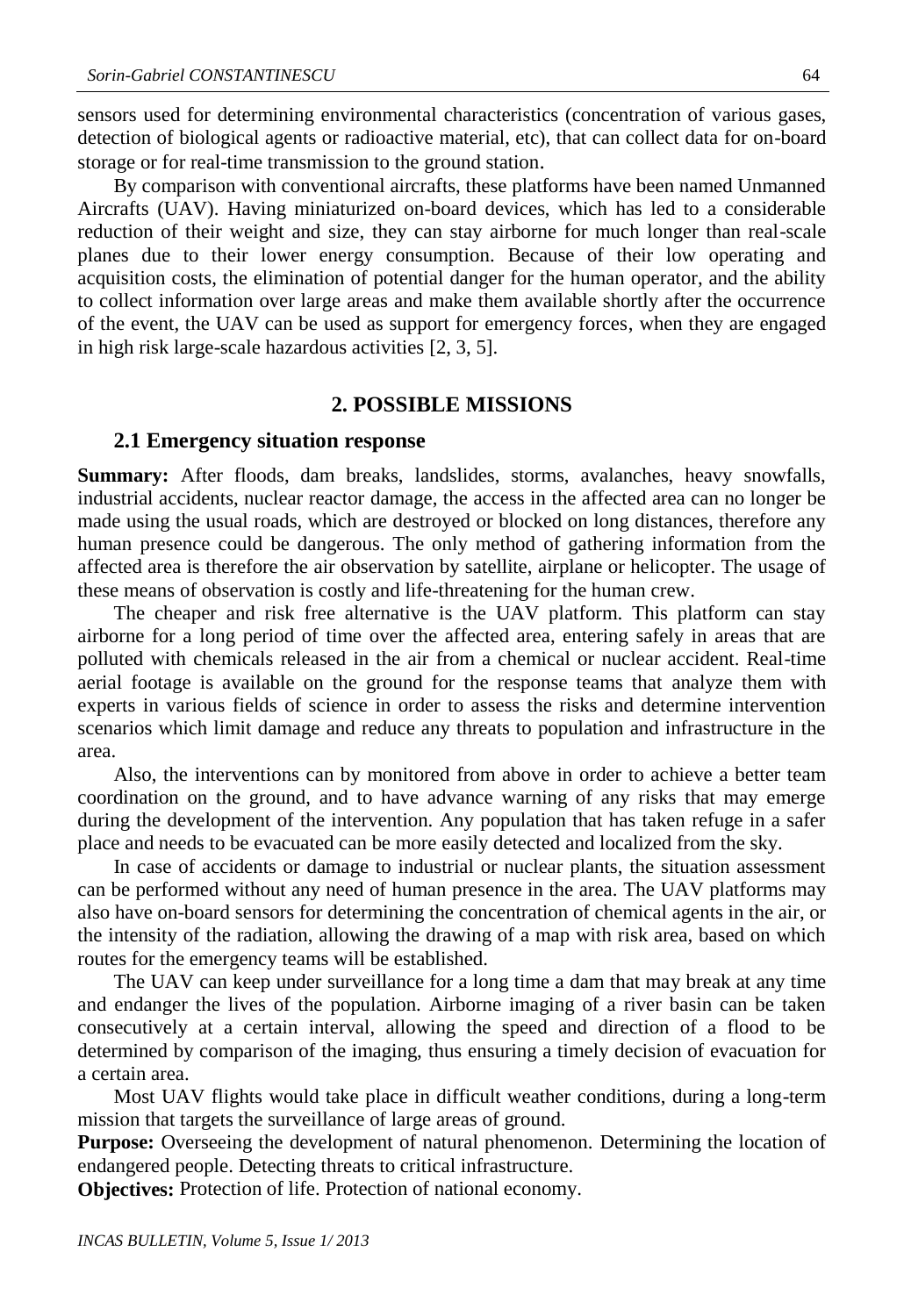## **Methods:**

- continuous shooting by day and night, in low visibility conditions;
- infrared film;
- high-resolution photos.

# **Monitored activities:**

- evolution of natural phenomenon;
- endangered population;
- critical infrastructure elements in risks.

**Land Characteristics:** Missions can take place all over the country. Flood affected areas are located in major rivers areas or at the base of mountain slopes, in valleys. Rescue missions objectives are smaller or larger settlements, villages or cities. Landslides occur in mountainous or hilly areas. Land subsidence takes place over abandoned mining galleries in hilly or mountainous areas. Explosions accompanied by large-scale fires occur at chemical plants or refineries. Earthquakes, depending on the direction of propagation of seismic waves, may affect various areas situated all over the country.

**Climate/ weather:** Even though industrial accidents, earthquakes, land subsidence, may occur in any season of the year, the floods and landslides occur especially in warm seasons, inside areas where usually fall large amounts of precipitations, or alongside the course of large rivers. In the latter case, missions usually take place on stormy weather with low visibility and strong wind.

## **Scenarios:**

 A small UAV platform will be launched by members of a mobile patrol. It will survey areas of 10x50 km, at heights of 1000-1500m, and it will transmit images which by comparison over a period of time allow the evaluation of the evolution speed and direction of the phenomenon. Based on these images, evacuation plans for affected settlements may be established, or infrastructure consolidation or repair works may be further decided. The ground search and rescue teams will be coordinated also on the basis of real time aerial footage. After the occurrence of the phenomena, property damage will be assessed and potential survivors will be identified. The UAV will be recovered only inside a safe area.

 A small UAV platform will be launched by members of a rescue team. It will ascend to a height of 150-300m, where it will perform stationary flight above and area with a radius of 500-1000m. Survivors that have taken refuge in safer areas (rooftops, hilltops) are detected from the air. They are localized, and rescue teams are dispatched to their location. The rescue operation is overseen from the air in order to avoid any other hazards that may emerge over the duration of the mission. After this is done, the UAV resumes its search mission. The UAV will be recovered only inside a safe area.

 A small UAV platform will be launched by a surveillance center. It will move quickly over the area in which the phenomenon has been reported. It transmits live imaging from the site to the center. The images are analyzed thus providing a base for establishing the action plan and the number and type of teams that are to be dispatched on the scene. The UAV overviews the area until the arrival of the teams. Optionally, it gathers information about the state of the channels of communication in the region and about the evolution of the phenomenon. On arrival of the response teams, it hands over the mission to a more specialised UAV or it continues to survey the area in search of survivors.

# **2.2 Large-scale fire extinguishing**

**Summary:** Aerial surveillance of forest fires has great value in the support of the firefighting teams on the ground. The UAV is the only mean of carrying out these missions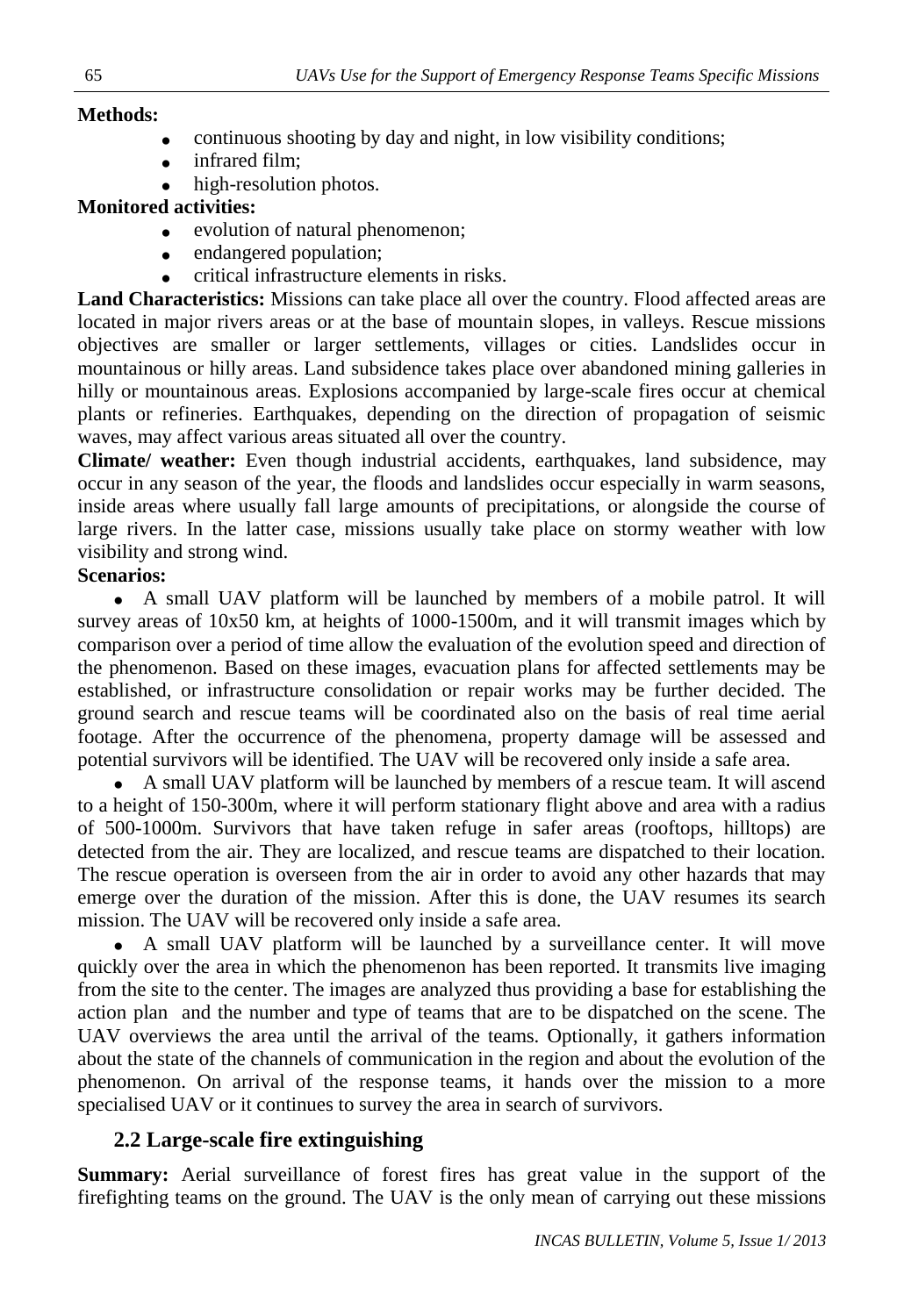where it is too dangerous or too expensive to use a conventional aircraft. With the help of the on board equipment fire outbreaks can be located, real time mapping of the area can be executed, and an analysis in different spectral bands can be done.

The aerial footage allows rapid development of an action plan, before it engulfs other areas in the nearby vicinity. Where suburbs of human settlements are threatened, evacuation decisions can be taken with enough time left to save lives and a considerable part of private property.

The analysis of the operational situation based upon an overview of the fire affected area allows for a correct evaluation of risks before sending the firefighters in action. Certain operations maybe cancelled because of the high risk that they pose to the ground team's lives. The initial action plan can be altered, and other means of intervention may be deployed instead of the firefighter team.

In case of sudden changes in the tactical situation, because of a change in the direction or intensification of the wind, the firefighters will be called back in time and secured.

The various spectral bands analysis of the fire may lead to a better air deployment of extinguishing material with much more precision over the focal points of the fire.

The coordination of the manpower and means that take part in the fire extinguishing is much more effective when based on the general overview of the area, which can only be acquired from the air.

**Purpose:** Fire detection and fire fighter teams' coordination.

**Objectives:** Protection of life. Protection of national economy. Protection of environment. **Methods:**

- continuous shooting by day and night, in low visibility conditions;
- infrared film;
- high-resolution photos.

## **Monitored activities:**

- discovery of fire outbreaks;
- detection of human and animal life endangered by the fire;
- coordination of the firefighting teams.

**Land Characteristics:** Large-scale fires occur in the forest, regardless of terrain, or in areas with wild vegetation (in the plains, plateaus or hills). Stubble fires occur in plains, where large areas of grains are cultivated, after the harvest. They can be caused by extreme heat or by human negligence. The main features of these fires are that they cover large areas of tenths or hundreds of hectares and extend rapidly due to the wind and are difficult to locate and extinguish. The extinguishing action may last from several days to several weeks, involving a large number of people that have to act coordinately even though they are spread over a large area. Fires often break out in areas with rugged terrain that have few or no roads, where firefighters can only act on foot.

**Climate/ weather:** The main season in which vegetation fires break out is the summer, during the very high temperature moments, above  $35\div 40^{\circ}$ C. They are favored by the action of wind. In the proximity of the fires, the temperature rises to about  $60\div70\text{°C}$  and creates ascending hot air currents.

## **Scenarios:**

 A small UAV platform is launched by members of a mobile firefighter team. It will fly to an altitude of 800-1500m over areas that pose a fire risk travelling on various trajectories in order to cover as much ground as possible from the surveyed area. The images will be transmitted back to the mobile unit or directly to the command center. When fire outbursts are confirmed, they will be located, and firefighting teams will be dispatched. The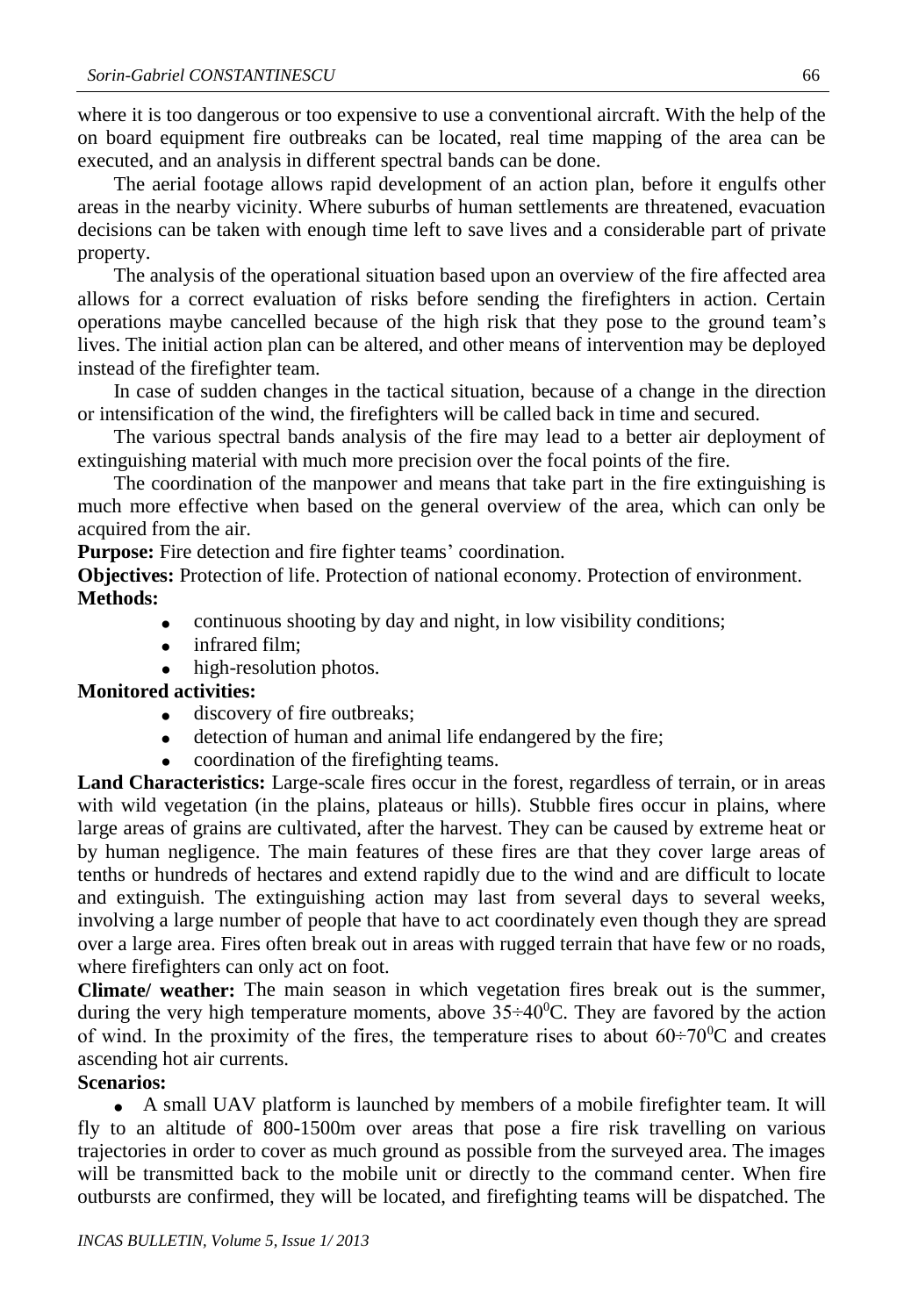platform will constantly monitor the fire in order to be able to predict its evolution pattern and to coordinate the firefighter teams for a successful and fast containment. With the help of infrared photography, potential human or animal beings endangered by the fire will be detected and rescue teams will be sent to help them. Furthermore, air tankers and helicopters that are helping in the extinguishing of the fire will be guided more to launch their cargo more efficiently.

 A small UAV platform that is patrolling an area will detect fire outbursts. Based on the acquired information, those spots will be located and firefighter teams will be dispatched to deal with them. The UAV will perform stationary flight over the fire and will relay tactical information to the command center and to the mobile teams on the ground. With the help of aerial photography, the evolution pattern of the fire will be predicted, and measures will be taken in order to evacuate human or animal beings and property endangered by the fire. Ground actions will be coordinated based on the aerial footage received. The UAV will hand over the mission to more specialised platforms that will be launched by firefighters. Due to the rugged terrain in which it operates, a relay network is required through which the data transmission, the command and the control of the UAV will be conducted.

 A small UAV platform is launched by members of a firefighter team that are responding to an emergency. It will rise to an altitude of 300-500m from where it will transmit video footage with the affected area. The range of action will be limited to about 500-1000m. The images will be analysed on the ground, where an action plan will be devised. The affected area will be continuously monitored in order to be able to make the necessary changes in the action plan. The UAV will be recovered by the response team in an area where it can safely land.

# **2.3 Investigation of chemically, biologically or radioactively polluted areas**

**Summary:** Polluting substances are lethal for the human body over certain quantities. These harmful concentrations must be avoided, therefore prior to entering into an area damaged by these toxic substances, it is necessary to know the concentrations released into the air. These determinations are made by research teams wearing protective suits, but they can still be exposed to a certain extent. Nowadays, terrestrial robots are used, but they might still be impaired by a harsh terrain with obstacles, leading to an increase in the operation duration, which could prevent timely intervention for the removal of the damage causing agent and restraining of the effects.

In order to overcome all these problems, there is only one viable solution, which is to use an aerial platform for the transporting of the sensors. Most areas where such problems occur are usually tightly packed with industrial facilities, pipes and tanks, therefore conventional aircrafts cannot operate in such crowded places. A very efficient alternative is the UAV, which has very small dimensions. Based on the gathered information, a map of the substance concentration can be executed, and decisions to dispatch intervention teams can be made in order to locate the sources of pollution. The life and safety of the team members will be better protected, and the action will be executed more precisely.

**Purpose:** Detection and tracking of hazardous substances.

**Objectives:** Protection of life. Protection of national economy. Protection of environment. **Methods:**

- continuous shooting by day and night, in low visibility conditions;
- infrared film;
- high-resolution photos;
- detection of substance content and radiation level.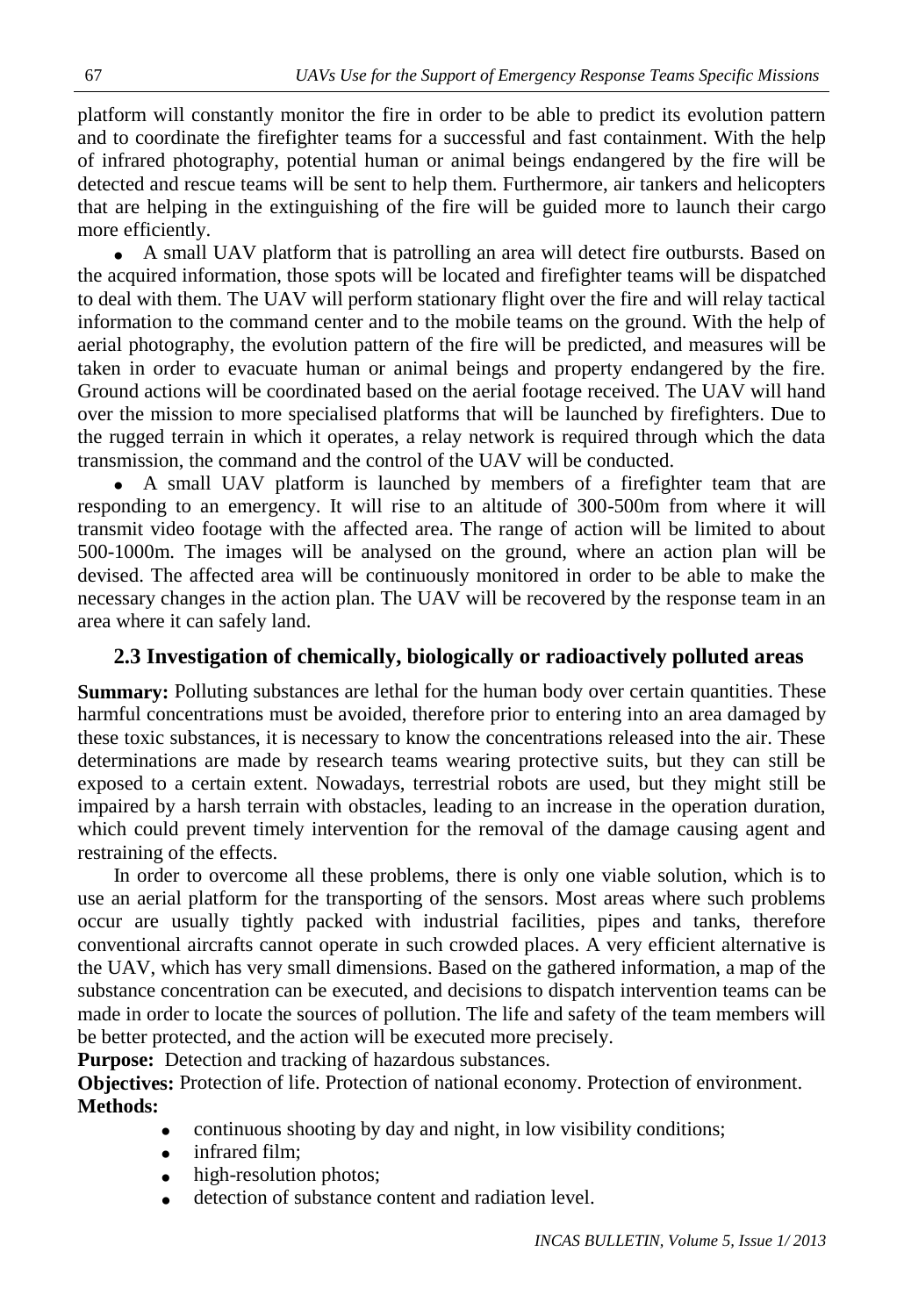### **Monitored activities:**

- detection and tracking of pollution sources;
- detecting the level of danger for human and animal life.

**Land Characteristics:** Pollution usually occurs in the area of an industrial objective or along the route of a special transport. Inside an industrial area there are industrial facilities, pipes, tanks and high chimneys. Special transport deliveries are done on common infrastructure ways.

**Climate/ Weather:** Accidents might happen in any season of the year and in any region of the country.

#### **Scenarios:**

 A small UAV platform is launched by members of an intervention team. It will fly at a low altitude of 5-10m detecting the presence and concentration of the substances. It will follow a brushing pattern of the objective at low speeds of 5-10 km/h. The information will be received by the intervention teams in order to be able to execute a map of the pollution sources, base on which the intervention plan will be devised. When the team enters the area, the UAV will be raised to 10-15m in order to monitor the development of the intervention. To avoid contact with the installations in the area, the platform will be equipped with anticollision sensors. After recovery, the UAV will be decontaminated.

#### **2.4 Natural disasters assessment**

**Summary:** Natural disasters are phenomenon or accidents which result in serious disruption in social and economic life of a community through material damage accompanied by the loss of many lives. Communication routes, electricity supply, water and sewerage networks are destroyed over large area. Many people remain homeless or are reported missing. The food and water supplies are very hard to procure.

Access to these areas by terrestrial means in order to gather in site information is very hard or nearly impossible.

The access can be more easily achieved by conventional aerial means, but they can have a damaged take off infrastructure or even flight restrictions over areas that are clogged with smoke or dust.

An UAV platform has far fewer limitations and can take off the ground almost immediately. The real time footage acquired by the platform is used to identify destroyed buildings, damaged infrastructure elements and quality of life in the affected settlements. Based on the analysis of this information by the specialists, an evaluation of the resources and manpower needed in order to rescue people trapped under the debris and to protect the survivors can be done. Fire outbursts can be detected and localised.

Rescue teams can be dispatched to the most affected areas, and in order to reduce the response time, the best paths for these teams can also be identified from the air.

By means of aerial surveillance, robbers, speculators and those who disturb the order at the supplies distribution points can be detected and located.

In such situations the UAV are the only "surveillance eyes", as most probably all the ground monitoring systems are out of service.

**Purpose:** Damage evaluation and the state of critical infrastructure assessment.

**Objectives:** Assessment of social and economic consequences of the disasters. **Methods:**

- continuous shooting by day and night, in low visibility conditions;
- infrared film;
- high-resolution photos.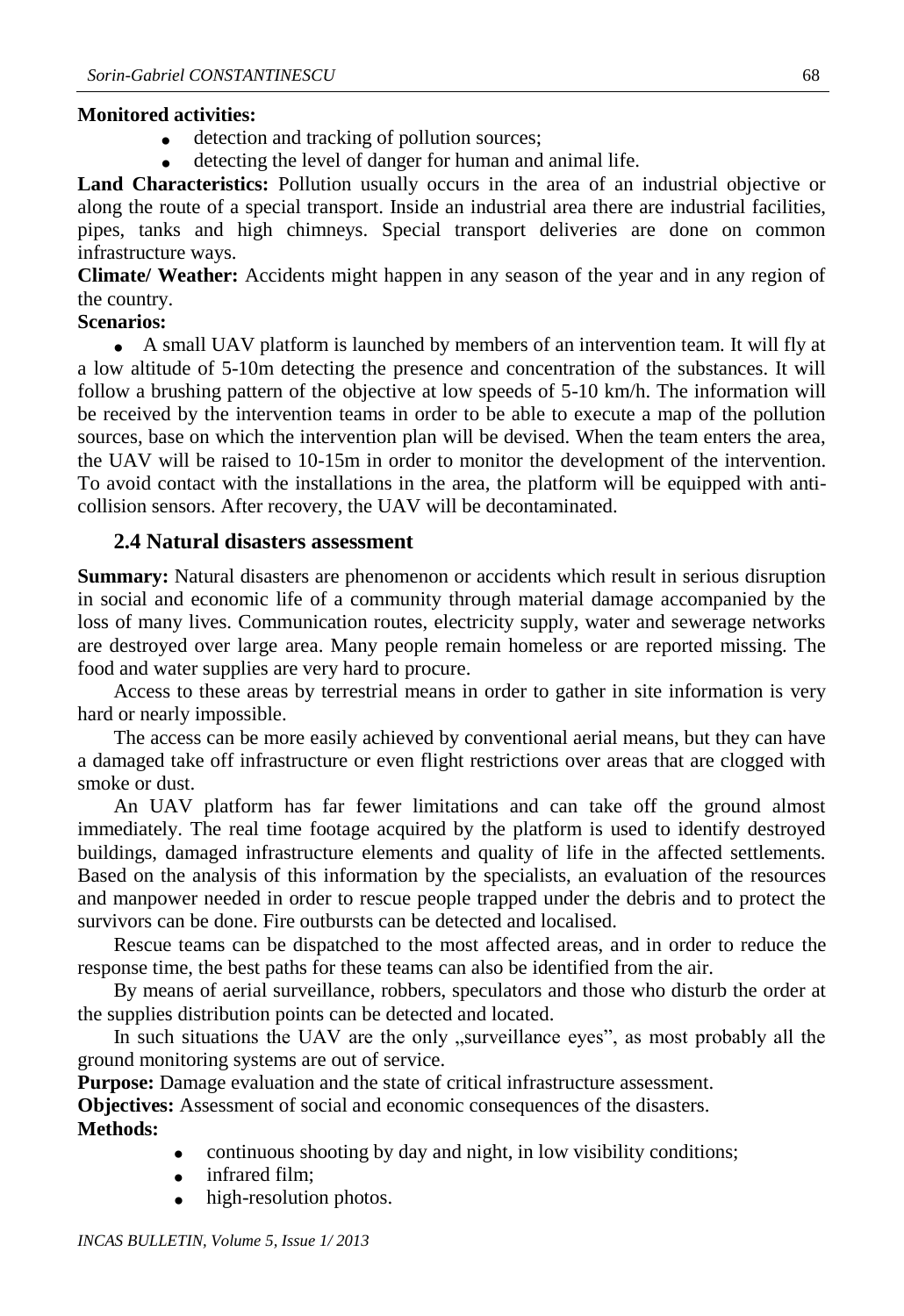## **Monitoring activities:**

- assessment of civil and industrial buildings;
- state of critical infrastructure;

**Land Characteristics:** Disasters occur as a result of particularly violent natural phenomena or large proportion industrial accidents that paralyze the activity of a community. They can occur anywhere in the territory of a country, and have the worst consequences when they affect a densely populated area, usually a large urban settlement.

**Climate/ Weather:** Disasters can occur in any season and in any weather conditions. Their consequences can be aggravated if followed by heavy rain, strong winds and very cold or very hot weather.

## **Scenarios:**

 A small UAV platform is launched from a monitoring center. It flies at an altitude of 800-1000m in a brushing pattern over the affected area. In order to identify various critical objectives it may descend to an altitude if 300m. Real time footage acquired by the platform is interpreted and a map of the affected area is executed.

 A small UAV platform is launched from a monitoring center. It has on board sensors used for the detection of chemical, biological, nuclear substances. It flies at an altitude of 100-150m in a brushing pattern over the affected area. A map illustrating the degree of air toxicity caused by various substances is executed. After a while, the operation is resumed on the same trajectory as the first time, in order to compile a new map of the affected area. The two maps are compared, allowing the determination of the pollution expansion speed and spread pattern and thus ensuring timely measures of evacuation for surrounding areas. After landing, the UAV is decontaminated.

# **3. CONCLUSIONS**

According to the scenarios described above, we can conclude that the ideal UAV platforms for emergency response situations are the mini-UAV type platforms, with fixed or rotating wing, that can fly at altitudes of just a few meters to 1500 meters above the ground, have a flight autonomy of 20 minutes to 1,  $5\div 2$  hours and can reach speeds from 5 km/h up to  $60\div100$  km/h [5].

They usually support individual response teams and are launched in the proximity of the affected areas. Due to their reduced size and weight, they can be easily transported to the launch site by  $1\div 2$  team members wearing special backpack type containers, or by light terrestrial vehicles. Furthermore, their operation can be easily handled by 1 or maximum 2 medium skilled team members with basic training in radio-commanded model airplane piloting, because the take-off, landing, flight plan and navigation are mostly automated. The mini-UAV take off is done "from the hand" or by using simple devices (elastic ropes or catapults), and the landing can be executed on any terrain that is relatively level, with or without amortization systems or aerodynamic braking (pneumatic bags or brake chute), therefore it does not require any additional infrastructure (take-off and landing runway). The energy consumption is considerably lower than any other conventional aircraft. The propulsion system is usually electric, allowing a quick and simple renewal of the flight range (by changing the discharged batteries with charged ones) and ensuring a very short downtime. The maintenance is almost inexistent, requiring only minor tweaks and rarely a component replacement or on board equipment changing. The progress which has been made in the field of automatic flight control allows the usage of mini-UAVs in harsh weather conditions with strong winds and lateral shears.